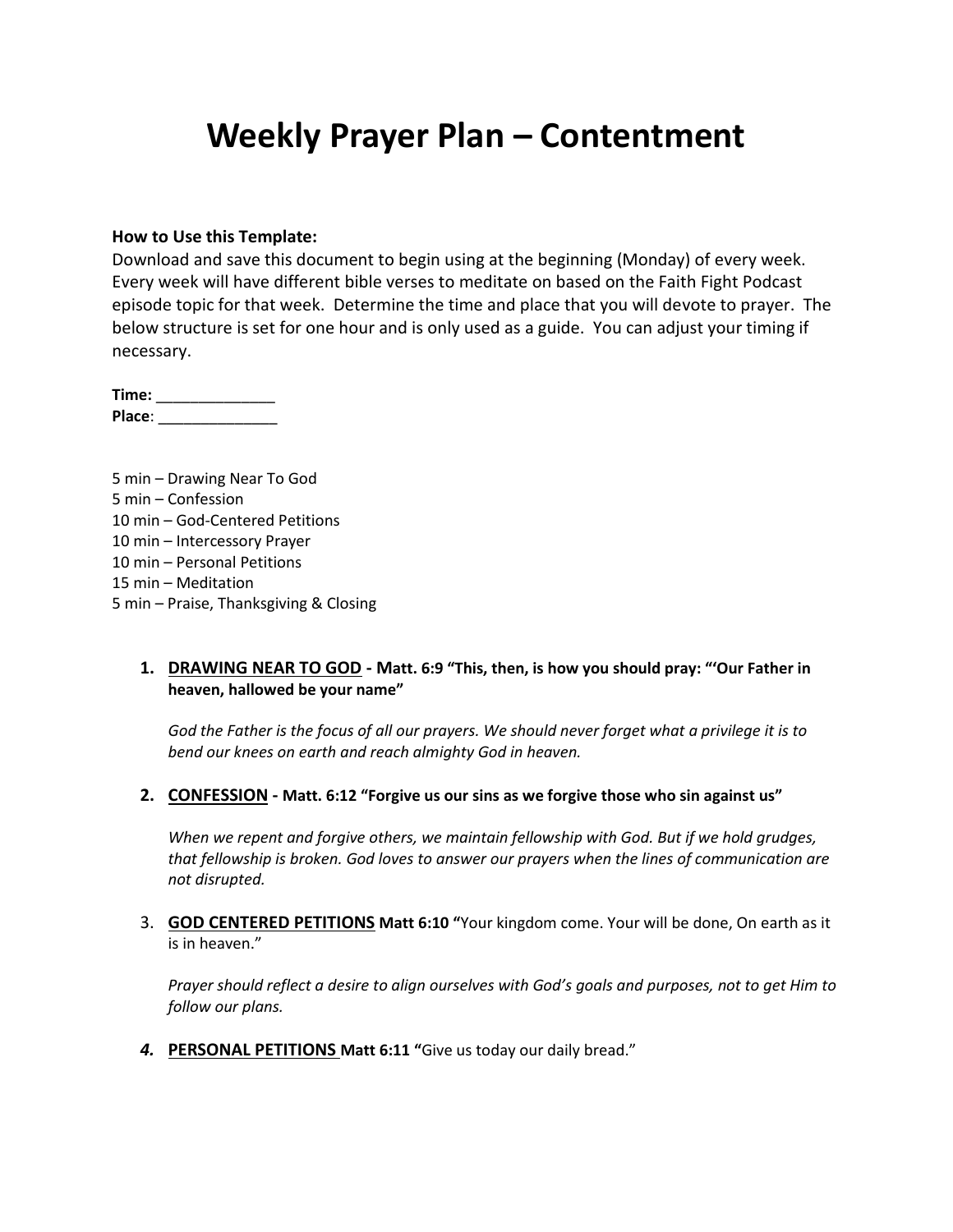*We are dependent upon the Lord for our needs and He wants us to come to Him with our requests.*

5. **MEDITATION Joshua 1:8** "Keep this Book of the Law always on your lips; meditate on it day and night, so that you may be careful to do everything written in it. Then you will be prosperous and successful."

*Meditation is thinking about the word of God to understand what it means in the context of the scripture and how it can apply to your life today. The Word of God is powerful enough to still be relevant in your life today even though it was written thousands of years ago.*

### **Read through the scripture passages for today as listed below:**

Meditational Verses Monday: Hebrews 13:1-14 Tuesday: Philippians 4:10-20 Wednesday: 1 Timothy 6:1-10 Thursday: Luke 12:13-34 Friday: Proverbs 16 Saturday: Matthew 6:19-34 Sunday: Isaiah 26:1-19

**Once you have read the scripture for today, write down your answer to the questions below or any other insight/revelation that you receive in your prayer journal.** 

- 1. Is there a promise to claim?
- 2. Is there a lesson to learn?
- 3. Is there a blessing to enjoy?
- 4. Is there a command to obey?
- 5. Is there a sin to avoid?
- 6. Is there a new thought to carry with me?
- **6. PRAISE & THANKSGIVING 1 John 5:14-15** "This is the confidence we have in approaching God: that if we ask anything according to his will, he hears us. And if we know that he hears us whatever we ask—we know that we have what we asked of him."

*We can end our prayer time with confidence that God has heard our prayer and will answer in His perfect timing. Demonstrate your faith in Him by showing thanks before you see the answer to your prayers.*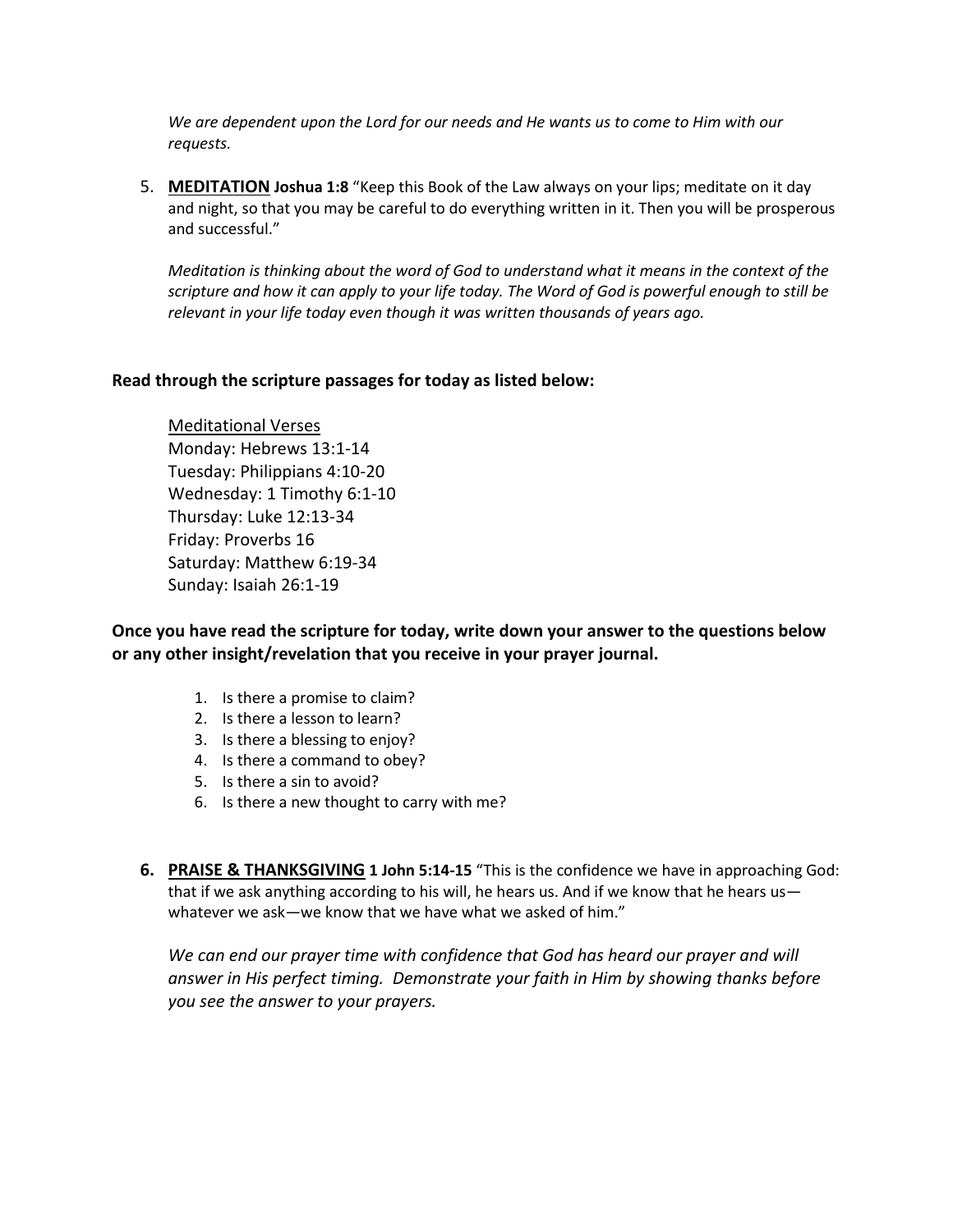# **Bible Verses & Notes - Contentment**

Contentment is a very important character trait that we all should have. Without it we would never be satisfied, and always want more and more. Contentment a state of happiness and satisfaction. It's when you can look at all that you have or accomplished and say "thank you Lord for all that you've don't in my life". As we begin the year of 2021, we all set goals and hope to accomplish great things, but we need to remember to be content where we are and give thanks.

*I rejoiced greatly in the Lord that at last you renewed your concern for me. Indeed, you were concerned, but you had no opportunity to show it. I am not saying this because I am in need, for I have learned to be content whatever the circumstances. I know what it is to be in need, and I know what it is to have plenty. I have learned the secret of being content in any and every situation, whether well fed or hungry, whether living in plenty or in want. - Philippians 4:10-12 NIV*

Contentment means being satisfied and the rest about where God has you despite what's happening around you. It's not natural or automatic. It must be learned. God teaches us contentment through the ups and downs of changing circumstances. He wants us to learn to depend on him and his divine enabling no matter what the circumstances.

*Keep your life free from love of money, and be content with what you have, for he has said, "I will never leave you nor forsake you." - Hebrews 13:5 ESV*

Money itself is not bad. Rather the love of money leads to character corruption's like greed covetousness and discontentment. Instead of wanting to acquire money to get things in life, we need to remember that God said that He will never leave us or forsake us. This is where we find our security. Not in possessions.

*Now there is great gain in godliness with contentment, for we brought nothing into the world, and we cannot take anything out of the world. But if we have food and clothing, with these we will be content. - 1 Timothy 6:6-8*

This statement is the key to spiritual growth and personal fulfilment we should honour God and centre our desires on him and we should be content with what God is doing in our lives. Contentment is being at ease where you are and being thankful for what you have. Contentment doesn't mean complacency rather it's a learning to be satisfied until God gives you more.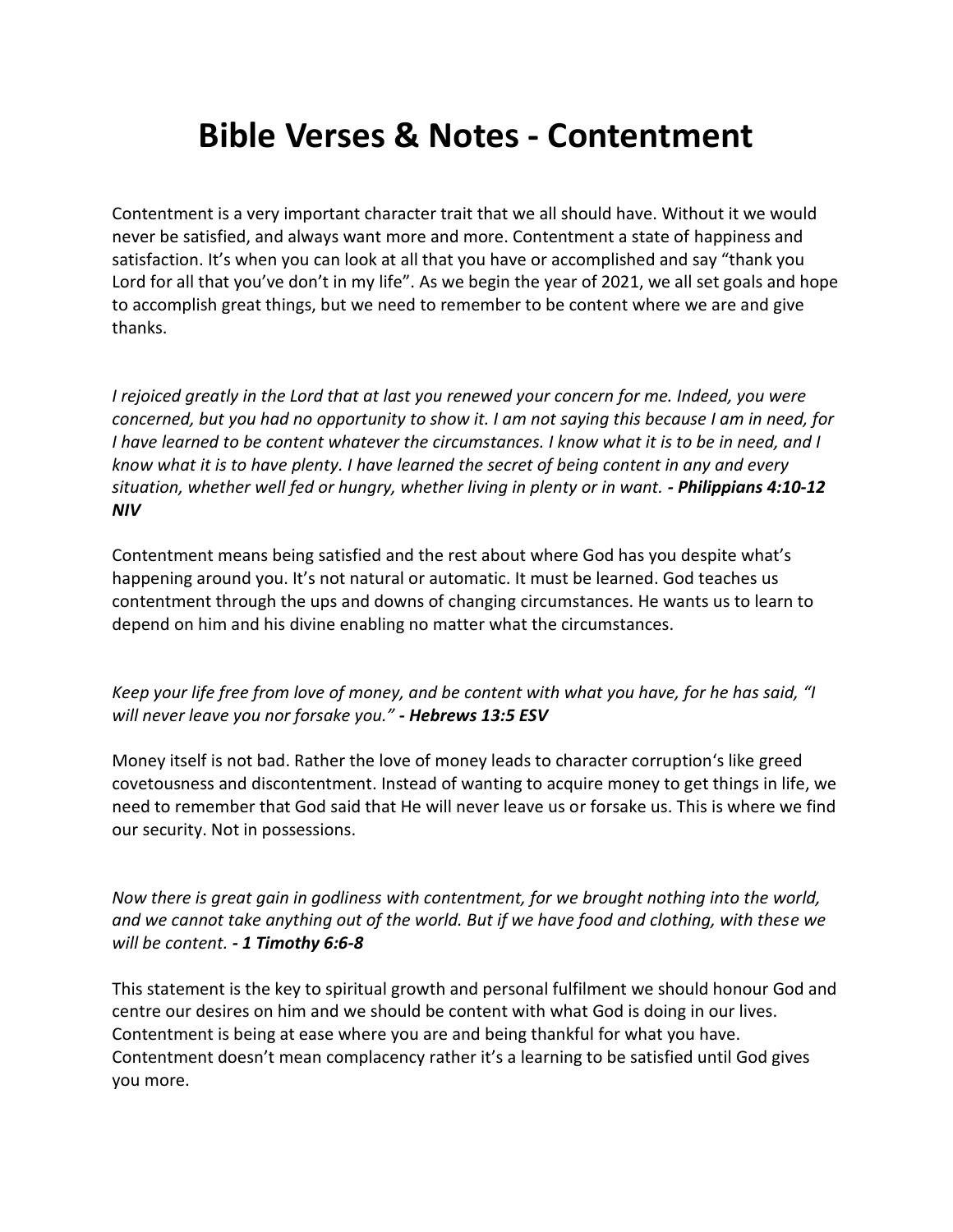*And he said to them, "Take care, and be on your guard against all covetousness, for one's life does not consist in the abundance of his possessions." - Luke 12:15*

Greed appeals to people from all walks of life regardless of income or social status. Be careful that material possessions do not take priority over your spiritual pursuit remember life does not consist of an abundance of stuff.

## *And my God will supply every need of yours according to his riches in glory in Christ Jesus. - Philippians 4:19*

We can trust that God will always meet our needs. Whatever we need on earth he will always supply. This is why we can be content in any situation because we know in our hearts that God will provide.

## *You keep him in perfect peace whose mind is stayed on you, because he trusts in you. - Isaiah 26:3*

We can never avoid strife in the world around us but with God we can know perfect peace even in when everything around us is trying to entice us to want more, give all our attention on material things and to get us to spend our money. Keep your mind on God and he will keep you in perfect peace in this world.

*"Do not store up for yourselves treasures on earth, where moths and vermin destroy, and where thieves break in and steal. But store up for yourselves treasures in heaven, where moths and vermin do not destroy, and where thieves do not break in and steal. For where your treasure is, there your heart will be also. - Matthew 6:19-21 NIV*

Now what this verse is saying is we should put more emphasis on what we do for God's kingdom then what we acquire here on earth. The things that we can acquire on earth are all temporary and will eventually be destroyed. But the things that we do for God's kingdom are eternal and last forever. And your perspective on these two approaches will determine what's in your heart.

## *Better is a little with righteousness than great revenues with injustice. - Proverbs 16:8*

As we continue to grow and if we do acquire material possessions or wealth in our lives there is a temptation that we all have to overcome which comes with wealth and it is corruption. There are many great people who start out with good intentions but fail the test of integrity and allow greed and corruption to enter their lives. as they pursue wealth and material possessions and it